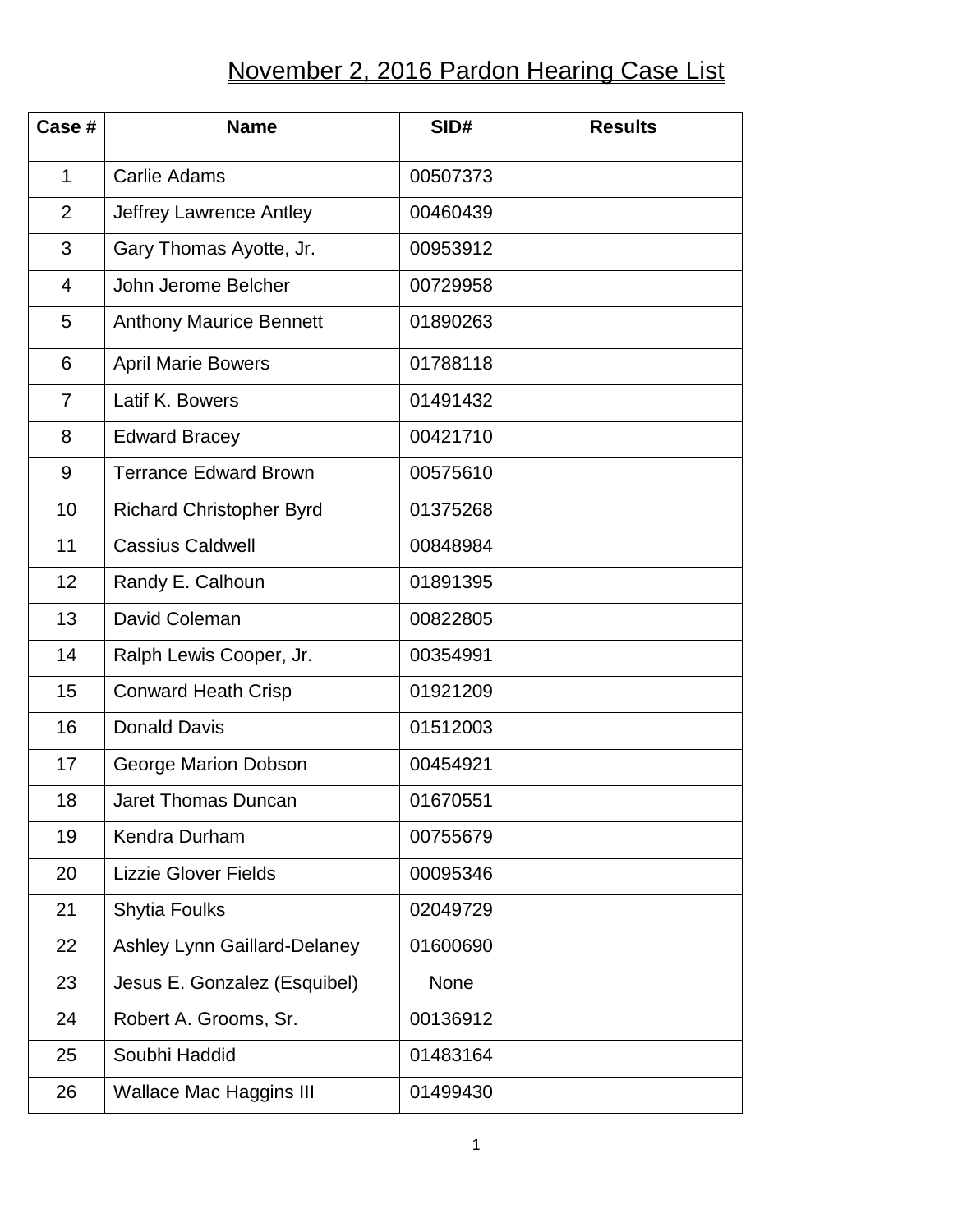## November 2, 2016 Pardon Hearing Case List

| 27 | Kristie Page Hurst Harris                    | 00969794 |
|----|----------------------------------------------|----------|
| 28 | Carroll L. Hartley                           | 00903234 |
| 29 | Chana Jamison                                | 01232482 |
| 30 | <b>Scott Key</b>                             | 01514537 |
| 31 | Nikki Kinney                                 | 01415050 |
| 32 | Rufina Elizabeth Lane (Garcia)               | 01380308 |
| 33 | <b>Dennis Matthew Leonard</b>                | 01220239 |
| 34 | <b>Edward Lomar Lynch</b>                    | 00821435 |
| 35 | <b>Matthew DuRan Mattingly</b>               | 01670594 |
| 36 | <b>Phillip Keven McAlister</b>               | 00341746 |
| 37 | George Bernard McBride, Sr.                  | 00349701 |
| 38 | <b>Robert Keith McCluney</b>                 | 00642569 |
| 39 | Nicole McKinney                              | 00898414 |
| 40 | <b>Adam Merck</b>                            | 01458055 |
| 41 | Mistie Miller (Burnett)                      | 01084341 |
| 42 | <b>John Donald Nettles</b>                   | 00766394 |
| 43 | <b>Richard Wayne Nix</b>                     | 01440950 |
| 44 | <b>Grady Allen Pace</b>                      | 00804604 |
| 45 | <b>William Rodney Painter</b>                | 00161763 |
| 46 | Danielle Peake                               | 01995606 |
| 47 | Jonathan Lucas Phillip                       | 01732087 |
| 48 | <b>Jared Rahnamoon</b>                       | 01775145 |
| 49 | <b>Mary Reames</b>                           | 01999046 |
| 50 | Gwen Rice (Myrtle Gwendolyn<br>Gilbert Rice) | 01834508 |
| 51 | Larry C. Schalitzky                          | 00019996 |
| 52 | Demitrios Juluis Shiva                       | 00796187 |
| 53 | <b>Darlene Shriver</b>                       | 00395455 |